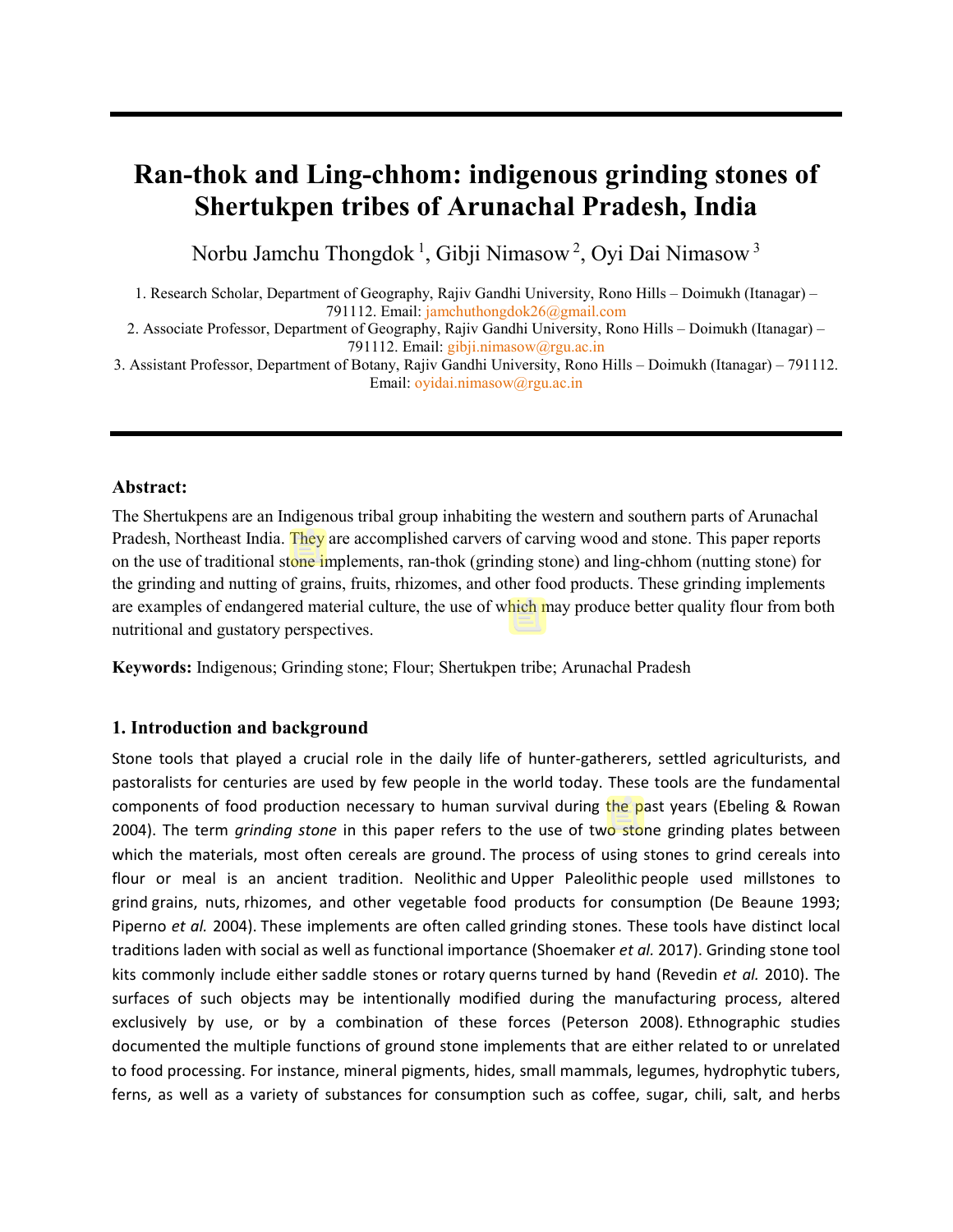(Adams 1988; Davis 1995; Dubreuil 2004; Fullagar *et al.* 2008; Hayden 1987; Jones 1986; Perry 2004; Yohe *et al.* 1991).

Nutting stones have long been presumed to be used prehistorically for crushing nuts such as hickory, etc. as foodstuffs (Walters *et al.* 2015). According to Davis (1995: 334), it is typically a small flat stone made of limestone, sandstone, or other sedimentary types of rock that could be carried by hand. The bottom stones may have flat surfaces or they may feature one or more ground or pecked cups of various sizes, shapes, and depth. He further postulated that these stones were used for various purposes such as cracking nuts, mixing pigments, milling herbs and seeds, or as an anvil for flint knapping.

In India, chakki (mill stones) are used to grind grains and spices. Chapati (unleavened bread) is the staple food of the majority of the population in the Indian sub-continent. It is popularly known as atta (wheat flour) which is obtained by grinding wheat in chakki (Haridas Rao *et al.* 1986). Chakki are attrition mills consisting of two circular stones mounted on a vertical axis which consists of a stationary stone cylinder upon which a smaller stone cylinder rotates (Barbosa-Canovas *et al.* 2006). The smaller ones, for household use, are operated by two people and the larger ones for community or commercial purposes use livestock to rotate the upper cylinder (Yallappa *et al.* 2019).

Arunachal Pradesh is a diverse state in terms of ethnicity. The state is inhabited by about 26 major tribes and more than 100 sub-tribes. In addition to the Shertukpen other major tribes are the Adi, Aka, Apatani, Bugun, Galo, Khampti, Mishmi, Monpa, Nocte, Nyishi, Tagin, Tangsa, Singpho, Sajolang, and Wancho, etc. which makes the state panoramic and distinct from the other states.

The Shertukpen tribe consists of small communities residing in Jigaon, Kamengbari-Doimara, Rupa, Shergaon, and Thongre, towards the far western corner of the state in the West Kameng district (Figure 1). Agriculture is the mainstay of life for the Shertukpens who practice both shifting and permanent cultivation. They are also keen traders. And while they have adopted Buddhism of the Mahayana sect, their religion is an interesting blend of Buddhism and Indigenous magico-religious beliefs. They are also good at wood carving and stone sculpting. However, declining availability of raw materials such as wood and bamboo has encouraged Shertukpen artisans to adapt to their environment and become skilled experts in making stone tools. Shertukpen livelihoods are heavily dependent on agriculture, and thus they have a long tradition of making stone tools to grind cereals like wheat, maize, millet, etc. These skills and the grinding stones they created became invaluable to villagers for grinding different products to meet their food requirements. Here we attempt to report the significance of traditional grinding stones to tribal livelihoods, and also discuss the feasibility of improvements using modern technologies.

## **2. Methods**

The study is based on primary data collected through personal interviews and field observations that occurred during June and July 2019. A total sample of 120 households - 10 each from 12 Shertukpen inhabited villages - was randomly selected to carry out the survey. The elderly people and artisans, both men and women, were interviewed to understand the history and usage of grinding stones. Information on the significance of this practice and the materials used for grinding was also obtained through Focus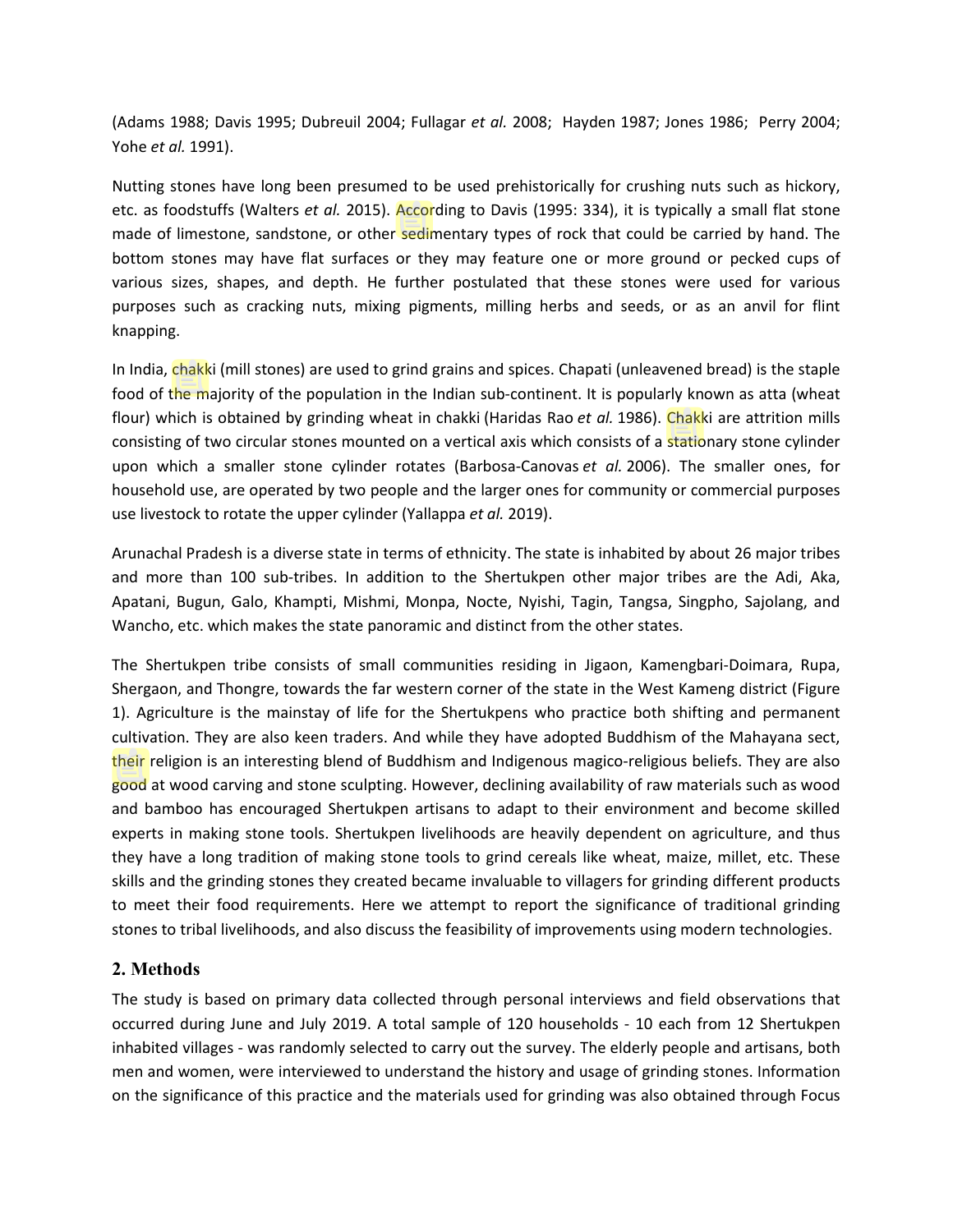Group Discussion with the villagers. Participant observation was another important tool for understanding the antique traditional grinding stones.

## **2.1. Study area**

The study area is West Kameng district of Arunachal Pradesh, Northeast India (Figure 1.) The district shares an international border with Tibet and Bhutan. The topography of the district is mostly mountainous with tangled peaks and valleys. Bichom, Dirang Chu and Tenga are the main rivers flowing through the district. The forest types of West Kameng range from tropical semi-evergreen to alpine, and they are a storehouse of more than 500 species of plants of medicinal and pharmacological significance. On average, the area receives 1743 mm of annual rainfall and has a mean monthly maximum and minimum temperature of 21.44˚ C and -1.24˚ C. West Kameng district has a total population of 87,013 (Census of India 2011). The inhabitants of the district are comprised mainly of Aka (Hrusso), Bugun (Khowa, Monpa), Sajalong (Miji), Sartang and Shertukpen ethnic groups. The Shertukpens largely depend on agriculture and animal products for their livelihood. The district is divided into 260 villages, 5 administrative blocks, and 13 administrative circles. The administrative circles of the district are Balemu, Bhalukpong, Bomdila, Dirang, Jamiri, Kalaktang, Kamengbari-Doimara, Nafra, Rupa, Shergaon, Singchung, Thembang, and Thrizino.



Figure 1. Location map of the study area (Source: Bapu & Nimasow 2021).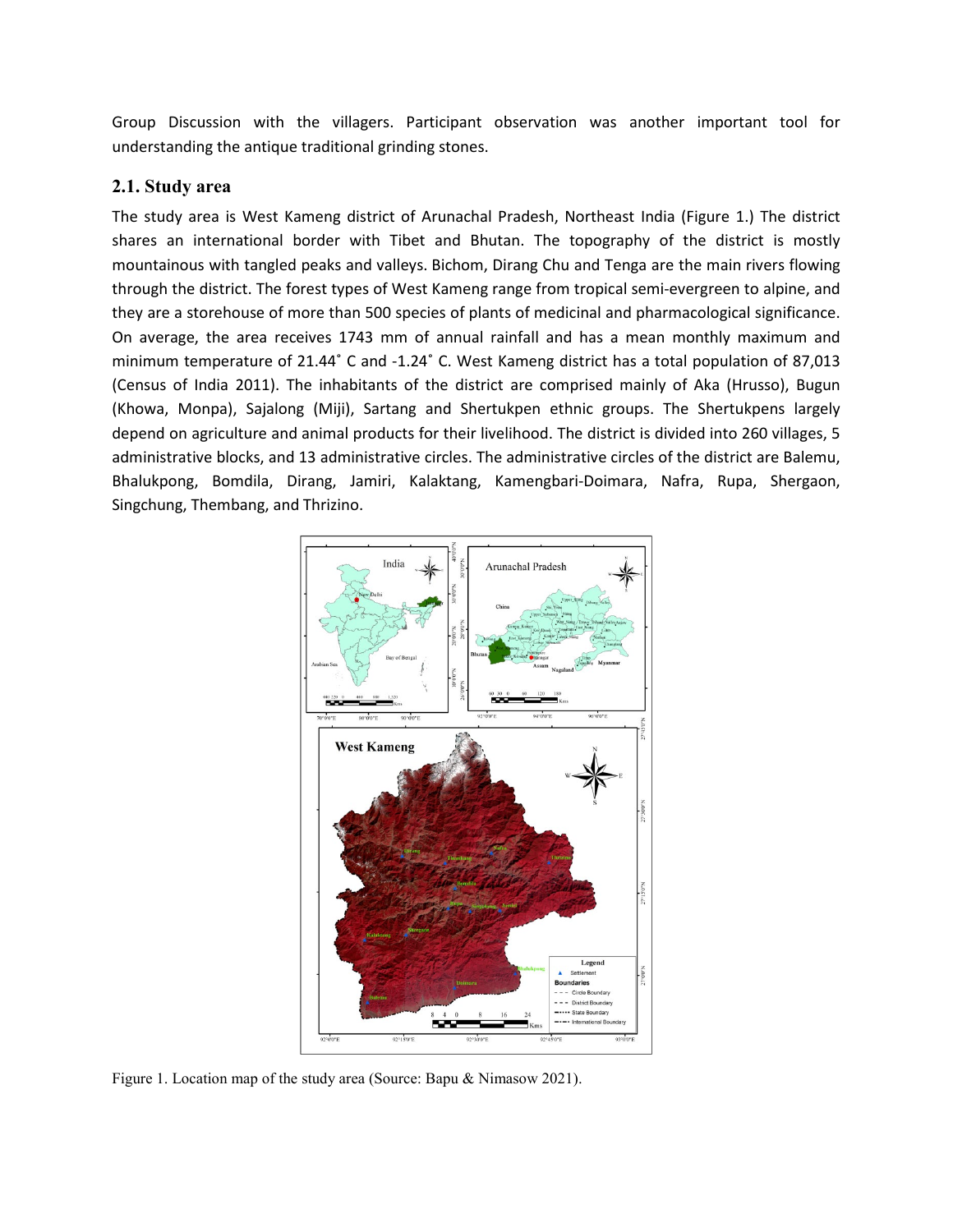## **3. Results**

The makers of grinding stones are known as zyopo in the Shertukpen dialect. The traditional ran-thok (grinding stone) comes in pairs and the dimensions vary slightly in different villages based on the availability of materials (Figures 2a). The base consists of wooden planks, 115 cm x 75 cm, which form a bent structure known as bleng (Figure 2b). The bleng stabilizes the stones while also collecting the flour. The rounded base or bedstone, diameter 40 cm, thickness 10 cm, and known as the uukhu, is stationary (Figure 2c). Above the bedstone is the getheng (turning runner stone), diameter 40 cm, thickness 15 cm. The gething does the actual grinding (Figure 2d). The runner stone spins above the stationary bedstone creating the grinding action. It is generally slightly concave, while the bedstone is slightly convex. This helps to channel the flour to the outer edges of the stones where it can aggregate for collection. A wooden handle known as the enyi is fixed on a corner of the runner stone for turning it. A short lever on the centre of the bedstone connects with a small hole at the centre of the runner stone as a support for holding both the stones. A small hole is made on the upper stone where the grains are poured to be slowly grounded by the stones. Villagers reported that they collect ling-say (gneiss rock) from the surroundings as the preferential material for making grinding stones.



Figure 2. Ran-thok and Ling-chhom.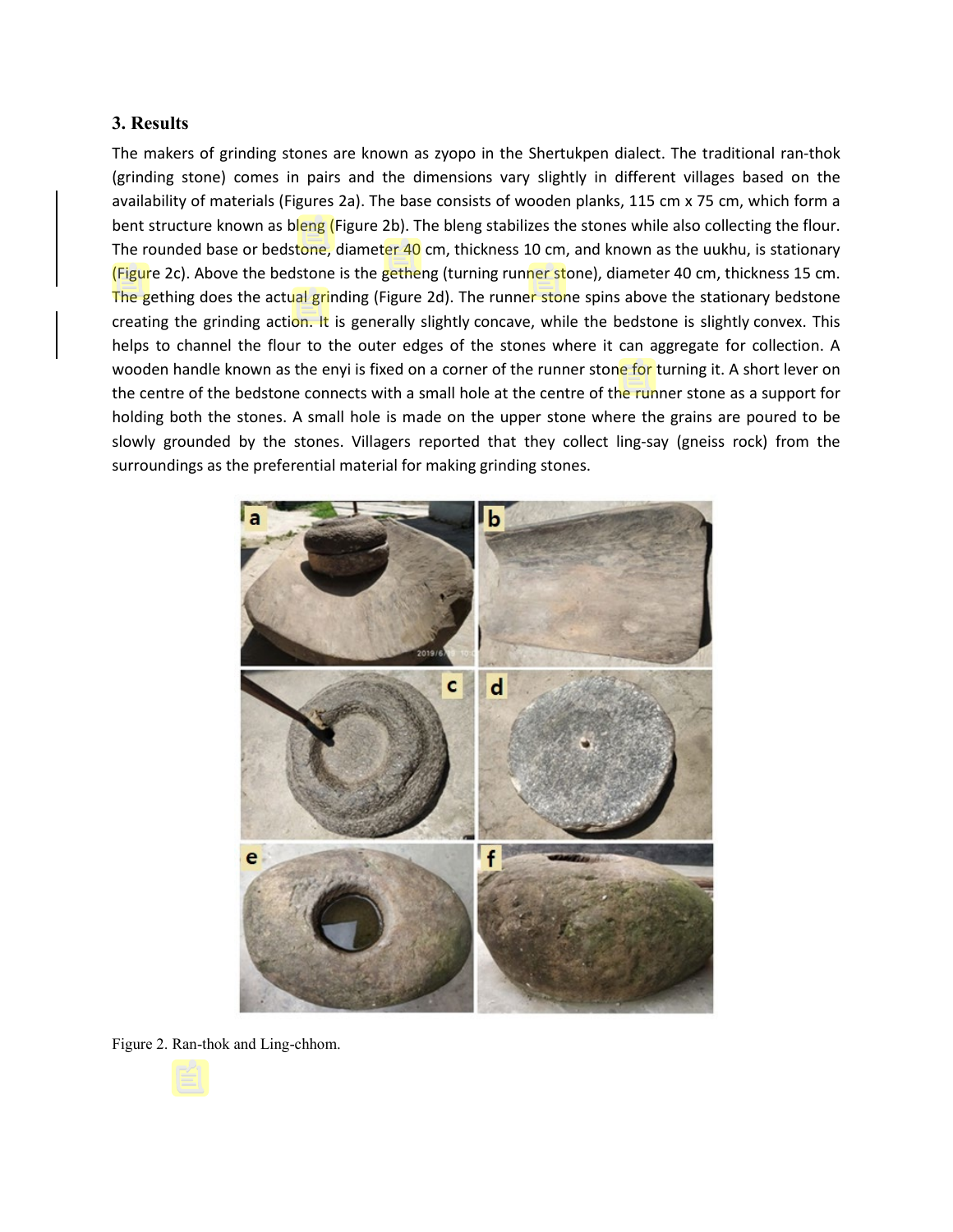There are two types of nutting tools used by the Shertukpens – one made of gneiss, and known as lingchhom and another, made of wood, known as hing-chhom (Figures 2e, 2f). The nutting stone is oval in shape with a length, width, and height dimensions of 60cm, 30cm, and 45cm, respectively. the wooden tool is 20cm in diameter and 60cm in height. Interactions with the villagers revealed that these tools were largely used for breaking corn grains into coarse-ground cornmeal. The grains are put into the hole and pounded by a wooden pestle known as chang-khey – which is about 150cm. The nutting stones are made from gneiss and wooden mortar & pestle are made from pine or oak, depending on available in the vicinity. Some nutting stones and pestles can be quite large (Figure 3). According to villagers, the use of these tools is not specific to them, as the neighboring tribes also used similar tools. Further reports identified that declining usage and importance of these grinding stones in recent years due to convenient access to commercially produced flour and diesel operated grinding mills.



Figure 3. Shertukpen girl pounding grain in a nutting stone.

Traditionally, wheat, millet, corn, and barley were important crops for food but nowadays rice and other readily available food items are preferred more by the younger generations. Consequently, changing food habits have limited the use of these tools to the remote and inaccessible villages only. The villagers, particularly in rural areas, reported that they still largely depend on the grinding stones for processing food items as it is linked to their age-old tradition (Figure 4). They also reported that grinding and pounding activities provide opportunities for social interactions such as merrymaking, and performing folk songs with fellow friends. So, they expressed interest to continue grinding and pounding practices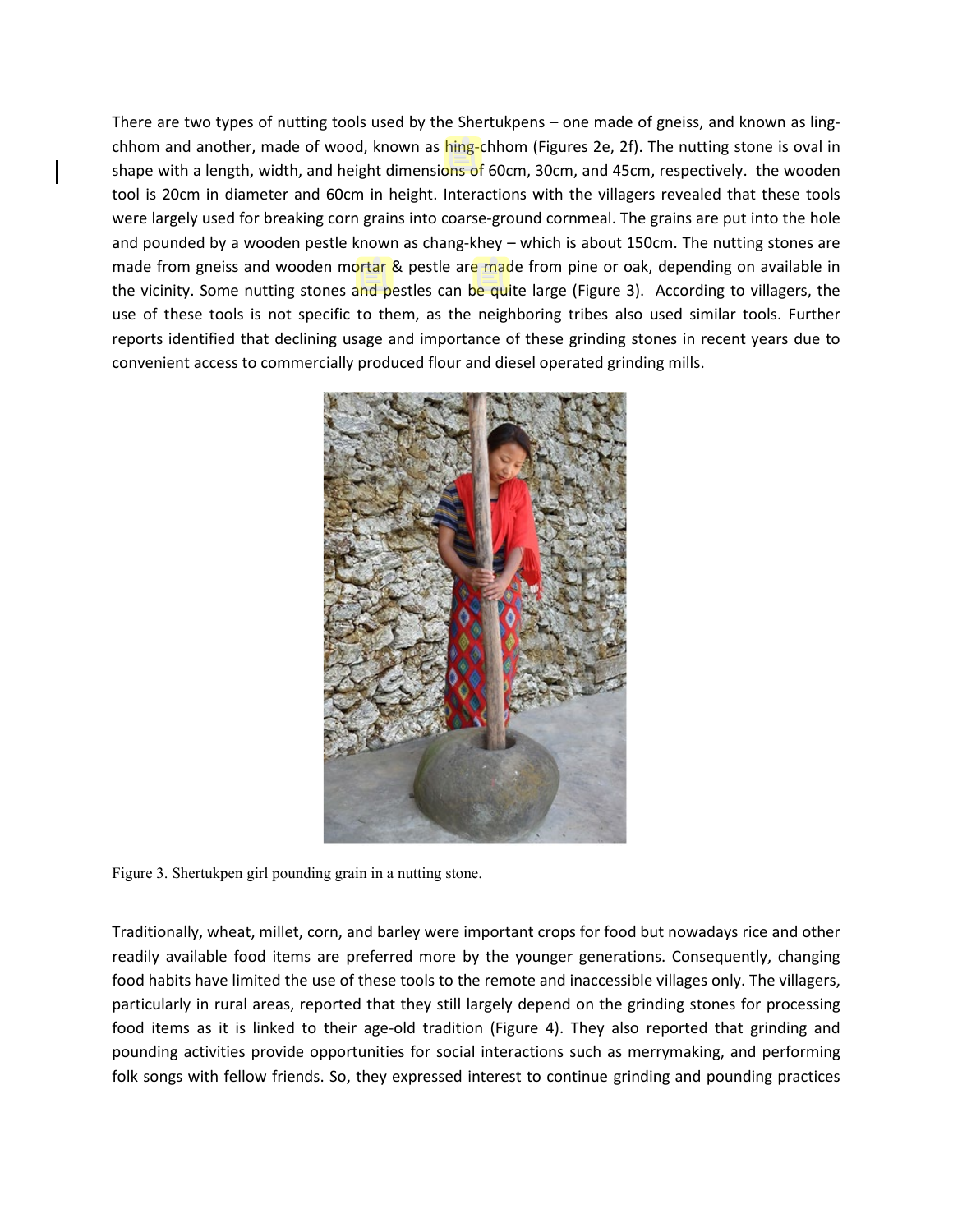into the future for both meeting food requirements and to develop interpersonal relationships in traditional ways.



Figure 4. Shertukpen woman grinding cereal.

#### **4. Discussion**

The study of traditional knowledge systems for sustainable development is of immense importance to understand the hidden practices of tribal communities that are not exposed much to the rest of the world (Tsering *et al.* 2015). The knowledge-holding community needs to ensure that its knowledge systems and practices are supported and recorded and that they are not locked out of the research agenda of the major institutions (Singh & Sureja 2006). The present study is based on the principle of a fixed bedstone and a rotating runner stone which has changed very little in thousands of years (Catterall 1999; Rajasthan Agricultural Competitiveness Project 2019).

The Shertukpens take care while sculpting and selecting the type of stones for easy and quick grinding of cereals as the right profile and accurate gap between the stones is important for better quality flour. However, the traditional grinding stones are increasingly lacking in proper sculpting and maintenance of the gap between the stones as the tools are very old and handed over from one generation to another generation.

The accurate gap between the stones is an important consideration because *too big* a gap or *unbalanced stones* result in coarse flour due to poorly ground cereals. The traditional method of grinding cereals between stones has been reported to develop flour of the highest quality. Stone milling has been found to have very little effect on macro-element losses and no effect on micro-element losses thereby producing flours with high nutritional value (Albergamo *et al.* 2018). Chakki-milled flour is preferred over roller-milled flour by the consumers of the Indian sub-continent for its taste and texture due to the burning effect and carotenoid content which noticeably improve the flavour. Stone grinding breaks the starch sufficiently to release extra sweetness while burning it slightly gives it a subtle smoky flavor (McKee 2012). It also has nutritional superiority in terms of higher dietary fiber, Vitamin E content and dietary minerals (Rajasthan Agricultural Competitiveness Project 2019). Thus, the flour produced by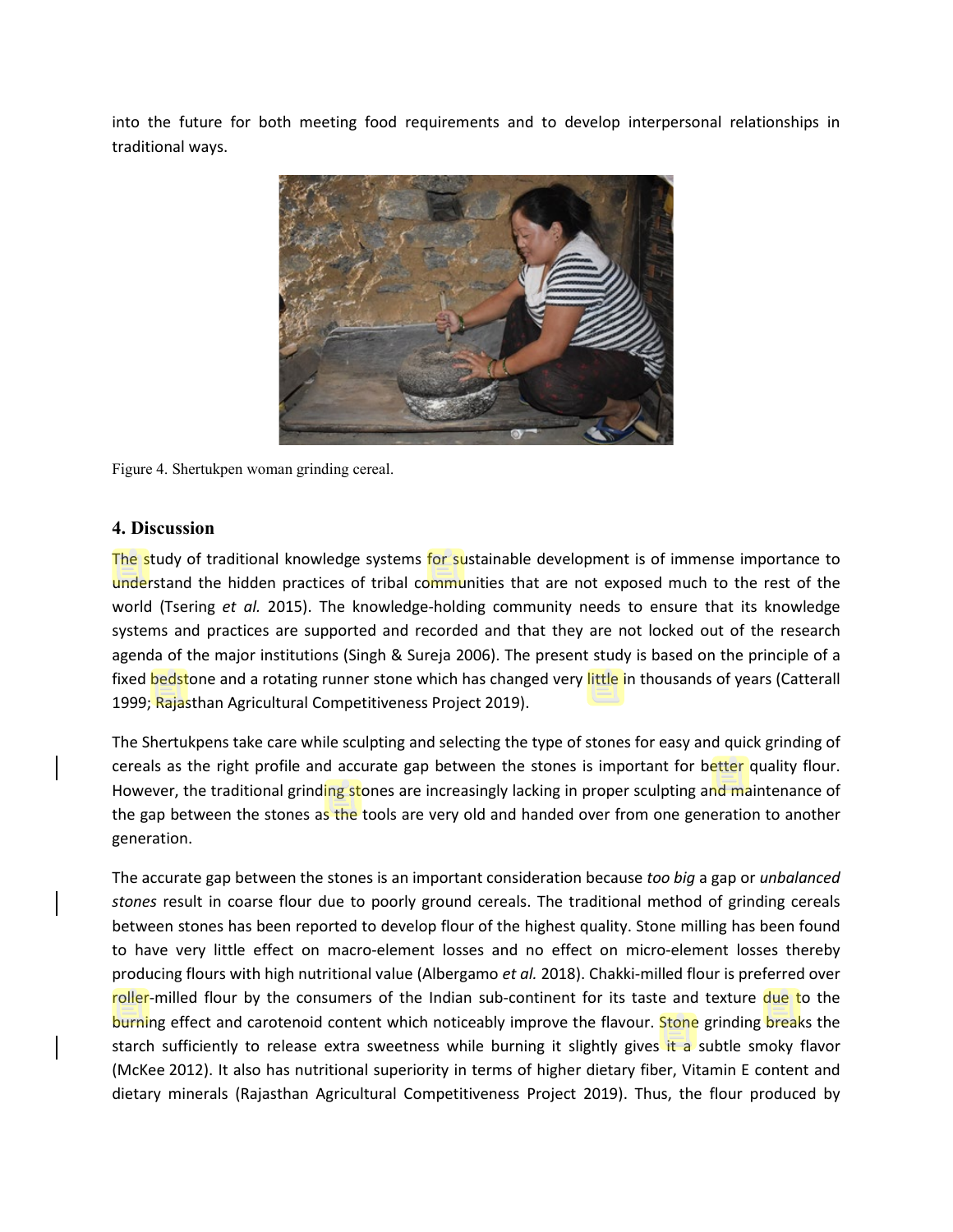traditional grinding stones has a nutritional and gustatory advantage over the modern roller mills. However, the considerable heat generated due to friction in stone milling was found to damage the starch, protein, and unsaturated fatty acids which have impacted shelf-life and product quality (Prabhasankar & Rao 2001).

The grinding stone tool assemblages are useful in reconstructing the past human, plant, and other substance interactions and interpreting the objects as materializing aspects of social life (Shoemaker *et al.* 2017). The study found that grinding traditions have been impacted by changing livelihoods and new grinding technologies. However, the villagers in rural areas have retained the use of some grinding-stone tools despite these not always being the most efficient options. This is consistent with similar findings on grinding stone studies in Africa (Shoemaker *et al.* 2017). Grinding practices in many societies, including the Shertukpens, are linked with the socialization process which is crucial for sustaining interpersonal relations (Hamon & Le Gall 2013). Ethnographic studies in Ghana (Goody 1982) and Ethiopia (Nixon-Darcus & D'Andrea 2017) stated that woman working together can result in beneficial social interactions such as singing, chatting about community and family, getting more *other* work done, and enjoying each other's company. The move to mechanical mills has largely relaxed the strenuous and difficult work of grinding but it may have significant implications on the community engagements and cooperation that was previously facilitated through grinding practices (Nixon-Darcus 2014). Therefore, local mechanical mills can be set up with reasonable prices and working procedures to create cooperation opportunities and socialization process.

## **5. Conclusions**

The indigenous grinding stones reported in this study are considered to be laborious and timeconsuming (Hayden 1987; Nixon-Darcus 2014; Searcy 2011) but the manufacturing and operating monetary costs are *zero*, in terms of cash outlay. They are also environment-friendly. However, with the advent of globalization, traditional practices have been diluted by the external actors of modern milling technologies, and mass production of affordable, mechanical mills (Bapu *et al.* 2020). The introduction of mechanical mills (Nixon-Darcus & Meresa 2020) and affordable access to readymade flours in the markets have largely decreased the utilization of grinding stones in recent years. So, there is a need for efforts that encourage villagers to continue such sound and healthy practices with little modifications to ensure high-quality flour. The possibilities of modifying indigenous grinding stones with modern power tools could be disseminated to the Shertukpens for sustaining such endangered material culture.

#### **Glossary**

| Shertukpen | <b>English</b>       |
|------------|----------------------|
| bleng      | curved wooden plank  |
| chang-khey | wooden pestle        |
| enyi       | wooden handle        |
| getheng    | turning runner stone |
| hing-chhom | wooden nutting stone |
| ling-chhom | nutting stone        |
| ling-say   | gneiss rock          |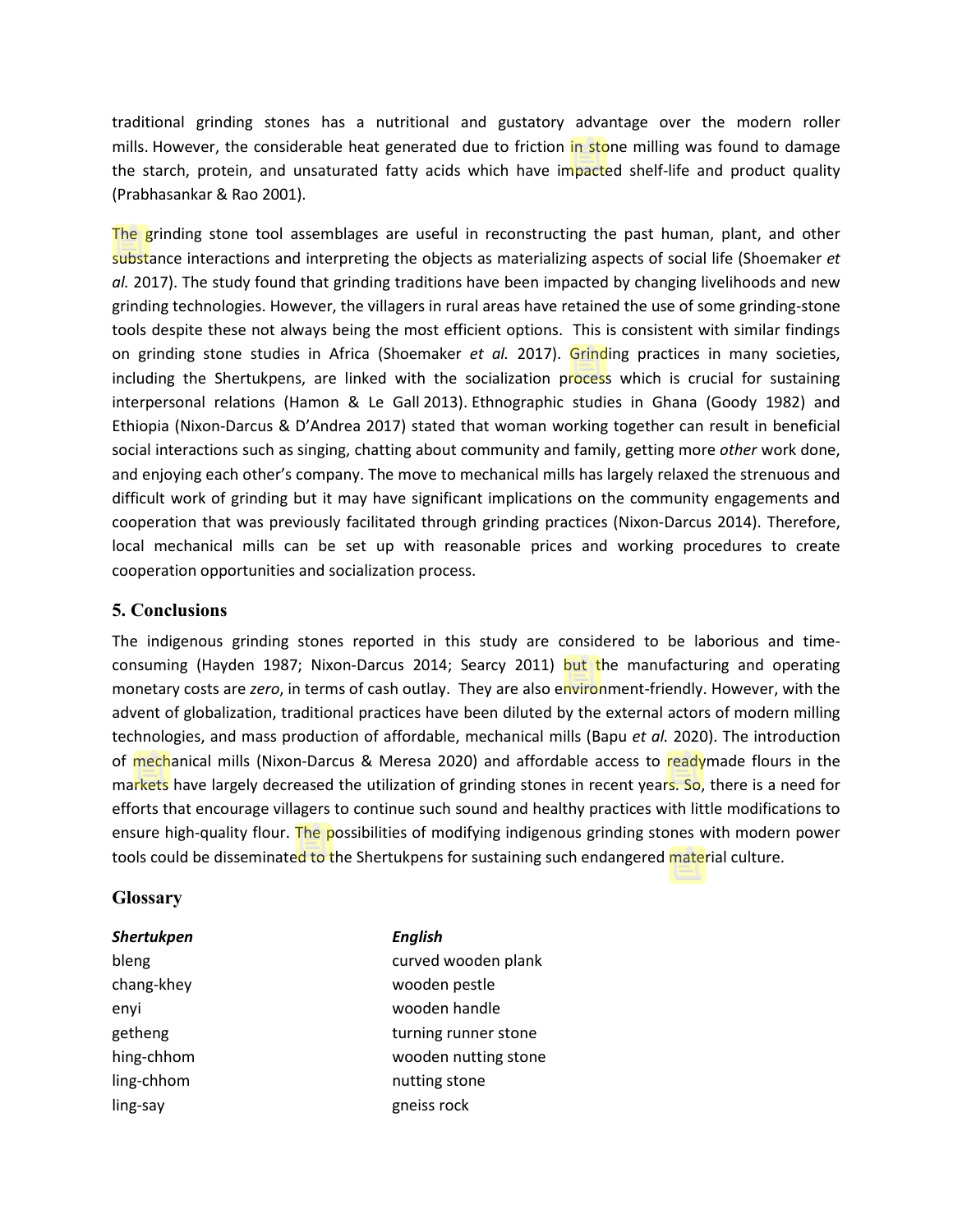| ran-thok     | grinding stone                                    |
|--------------|---------------------------------------------------|
| Shertukpen   | Indigenous tribal group, Arunachal Pradesh, India |
| uukhu        | bedstone                                          |
| zyopo        | grindstone makers                                 |
| <b>Hindi</b> | <b>English</b>                                    |
| atta         | wheat flour                                       |
| chakki       | mill stone                                        |
| chapati      | unleavened bread                                  |

## **Acknowledgements**

The authors are thankful to all the villagers for cooperation and sharing information about grinding stones during the field survey. We are also thankful to the Department of Geography, Rajiv Gandhi University, Rono Hills, Doimukh for infrastructural support in accomplishing the work.

## **Data accessibility statement**

All data used in the manuscript are accessible and included in the text. The data is unrestricted and the authors are ready to comply with journal's policy regarding data availability and research reproducibility.

## **List of supplementary files**

Nil

# **References**

- Adams, J.L. 1988, Use-Wear Analyses on Manos and Hide-Processing Stones. *Journal of Field Archaeology*, 15(3): 307–315. https://doi.org/10.1179/009346988791974394
- Albergamo, A., Bua, G.D., Rotondo, A., Bartolomeo, G., Annuario, G., Costa, R. & Dugo, G. 2018, Transfer of major and trace elements along the "farm-to-fork" chain of different whole grain products. *Journal of Food Composition and Analysis*, 66: 212–220. https://doi.org/10.1016/j.jfca.2017.12.026
- Bapu, T.D. & Nimasow, G. 2021, An assessment of the population status of the threatened medicinal plant *Illicium griffithii* Hook.f. & Thomson in West Kameng District of Arunachal Pradesh, India. *Journal of Threatened Taxa,* 13(1): 17504–17512. https://doi.org[/10.11609/jott.6082.13.1.17504-17512](https://www.researchgate.net/deref/http%3A%2F%2Fdx.doi.org%2F10.11609%2Fjott.6082.13.1.17504-17512?_sg%5B0%5D=MGUC5077qerErFLiIcsCagBeoGs_2mx3SHxyBYSWO1eTgCtBgpt27qfxz0mKeCiDDxTV7ZvUR7IIuLoGxIpU1kZIlg.ucMByC3CVsvgGiJZPtRU2ScZbRW5_fXDOkKWdSTJYulXdnDmRd-OT1O338eVL3JzTrccQ19et2uS763jpkfn5Q)
- Bapu, T.D., Nimasow, G. & Nimasow, O.D. 2020, Role of indigenous belief systems in conservation of animals among the Monpa and Shertukpen tribes of Arunachal Pradesh (India). *Shodh Sanchar Bulletin*, 10(38): 155–162.
- Barbosa‐Canovas, G.V., Ortega‐Rivas, E., Juliano, P. & Yan, H. 2005, *Food Powders: Physical Properties, Processing, and Functionality*. Springer-Verlag, US. 372 p.
- Catterall, P. 1999, Flour milling. In: *Technology of Breadmaking* (Cauvain, S.P. & Young, L.S., Eds.), Springer, Boston: p. 296-329. https://doi.org/10.1007/978-1-4757-6687-5\_12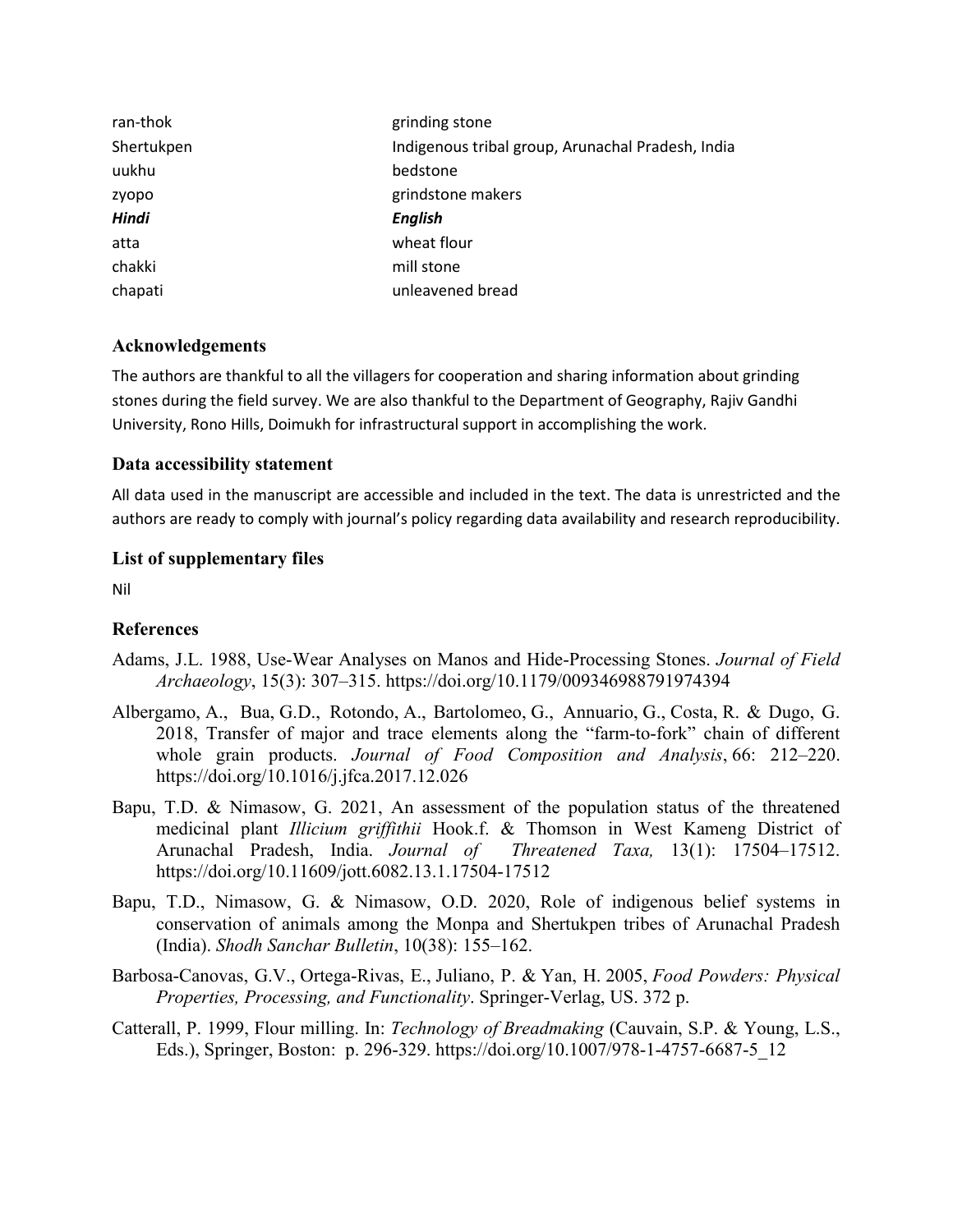- Census of India, 2011, *Primary Census Abstracts*. Registrar General of India, Ministry of Home Affairs, Government of India, Retrieved: 10 December 2020. URL: https://www.censusindia.gov.in/2011census/PCA/pca\_highlights/pe\_data.html
- Davis, D.J. 1995, *Prehistoric Artifacts of Texas Indians*. Pecos Publishing Co., Ft. Sumner, New Mexico. 449 p.
- De Beaune, S. 1993, Non-flint stone tools of the early Upper Paleolithic. In: *Before Lascaux: The complex record of the Early Upper Paleolithic* (Knecht, H., Pike Tay, A. & White, R. Eds.), CRC Press Inc., Boca Raton: p. 163–191.
- Dubreuil, L. 2004, Long-term trends in Natufian subsistence: a use-wear analysis of ground stone tools. *Journal of Archaeological Science*, 31: 1613–29. https://doi.org/10.1016/j.jas.2004.04.003
- Ebeling, J.R. & Rowan, Y.M. 2004, The Archaeology of the daily grind: Ground stone tools and food production in the Southern Levant. *Near Eastern Archaeology*, 67(2): 108–117. https://doi.org/10.2307/4132366
- Fullagar, R., Field, J. & Kealhofer, L. 2008, Grinding stones and seeds of change: starch and phytoliths as evidence of plant food processing. In: *New Approaches to Old Stones: Recent Studies of Ground Stone Artifacts* (Rowan, Y.M. & Ebeling, J.R., Eds.), Equinox Publishing, London: p. 159–172.
- Goody, J. 1982, *Cooking, cuisine, and class: A study in comparative sociology*. Cambridge University Press, Cambridge. 253 p.
- Hamon, C. & Le Gall, V. 2013, Millet and sauce: The uses and functions of querns among the Minyanka (Mali). *Journal of Anthropological Archaeology,* 32: 109–121. https://doi.org/10.1016/j.jaa.2012.12.002
- Haridas Rao, P., Leelavathi, K. & Shurpalekar, S.R. 1989, Effect of damaged starch on *chapati* making quality of whole wheat flour. *Cereal Chemistry*, 66: 329–333.
- Hayden, B. 1987, Past to present uses of stone tools in the Maya Highlands. In: *Lithic Studies Among the Contemporary Highland Maya* (Hayden, B., Eds.), University of Arizona Press, Tucson: p. 160–234
- Jones, C.E.R. 1986, Archaeochemistry: fact or fancy? In: *The Prehistory of Wadi Kubbaniya* (Close, A.E., Eds.), Southern Methodist University Press, Dallas: p. 260–266.
- Mckee, D. 2012, Lifting the screen on Indian milling. *World Grain*, 30: 40–45.
- Nixon-Darcus, L. & D'Andrea, A.C. 2017, Necessary for Life: Studies of Ancient and Modern Grinding Stones in Highland Ethiopia. *African Archaeological Review,* 34(2): 193– 223. https://doi.org/10.1007/s10437-017-9252-4
- Nixon-Darcus, L. & Meresa, Y. 2020, Men at work: Grinding stone production by the experts and others in northern Ethiopia. *Journal of Lithic Studies*, 7(3): 1– 24. https://doi.org/10.2218/jls.3091
- Nixon-Darcus, L. 2014, *The cultural context of food grinding equipment in Northern Ethiopia: an ethnoarchaeological approach*. Master of Arts thesis at the Archaeology Department, Simon Fraser University, Burnaby, 343 p.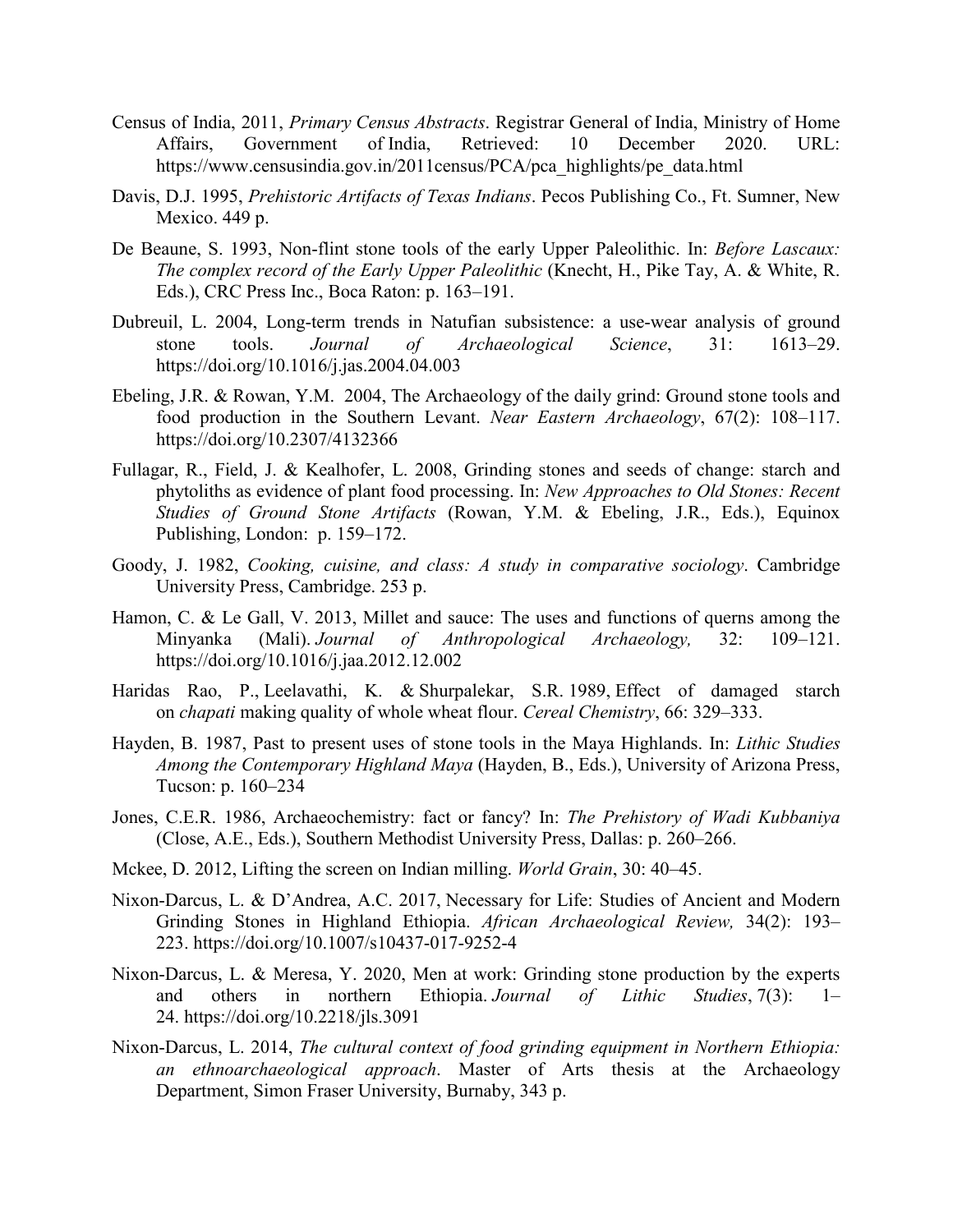- Perry, L. 2004, Starch analyses reveal the relationship between tool type and function: an example from the Orinoco valley of Venezuela. *Journal of Archaeological Science*, 31: 1069–1091. https://doi.org/10.1016/j.jas.2004.01.002
- Peterson, J. 2008, New insights from old stones: a survey of ground stone studies. In: *New Approaches to Old Stones: Recent Studies of Ground Stone Artifacts* (Rowan, Y.M. & Ebeling, J.R., Eds.), Equinox Press, London: p. 361–370.
- Piperno, D.R., Wiess, E., Holst, I. & Nade, D. 2004, Processing of Wild Cereal Grains in the Upper Palaeolithic revealed by starch grain analysis. *Nature*, 430: 670–673. https://doi.org/10.1038/nature02734
- Prabhasankar, P. & Rao, P.H. 2001, Effect of different milling methods on chemical composition of whole wheat flour. *European Journal of Food Research and Technology*, 213: 465–469. https://doi.org/10.1007/s002170100407
- Rajasthan Agricultural Competitiveness Project, 2019, Detailed project report on Aata Chakki and Roller Flour Mill, Prepared by Grant Thornton India LLP, New Delhi. Retrieved: 25 December 2020. URL: http://www.agriculture.rajasthan.gov.in/content/dam/agriculture/Rajasthan%20Agricultural %20Competitiveness%20Project/ABPFTechDPR/RACP\_ABPF\_Tech%20DPR\_Wheat%2 0flour%20Mill.pdf
- Revedin, A., Aranguren, B., Becattini, R., Longo, L., Marconi, E., Lippi, M.M., Skakun, N., Sinitsyn, A., Spiridonova, E. & Svoboda, J. 2010, Thirty thousand-year-old evidence of plant food processing. *Proceedings of the National Academy of Sciences of the United States of America*, 107(44): 18815–18819. https://doi.org/10.1073/pnas.1006993107
- Searcy, M.T. 2011, *The Life-Giving Stone: Ethnoarchaeology of Maya Metates*. University of Arizona Press, Tucson. 168 p.
- Shoemaker, A.C., Davies, M.I. & Moore, H.L. 2017, Back to the Grindstone? The Archaeological potential of Grinding-Stone studies in Africa with reference to contemporary grinding practices in Marakwet, Northwest Kenya. *African Archaeological Review*, 34: 415–435. https://doi.org/10.1007/s10437-017-9264-0
- Singh, R.K. & Sureja, A.K. 2006, Community knowledge and sustainable natural resources management: Learning from *Monpa* tribe of Arunachal Pradesh. *The Journal for Transdisciplinary Research in South Africa*, 2(1): 73–102.
- Tsering, G., Nimasow, G. & Nimasow, O.D. 2015, Chuskor: an indigenous watermill for sustainable resource utilization by the Monpa tribes of Arunachal Pradesh, India. *Current Science*, 109(2): 247–250.
- Walters, M., Bozarth, S. & Guderjan, T.H. 2015, An examination of six "Nutting stones" from East Texas for plant phytoliths. *Index of Texas Archaeology: Open Access Gray Literature from the Lone Star State*, 54: 93–100. https://doi.org/10.21112/.ita.2015.1.37
- Yallappa, D., Mathad, P.F., Nidoni, U.K., Gururaj, T., Roopabai, R.S., Ambrish, S.G. & Kenchappa, C. 2019, Performance evaluation of pedal operated flour mill with multiapplications. *Journal of Pharmacognosy and Phytochemical*, 8(2): 1250–1254.